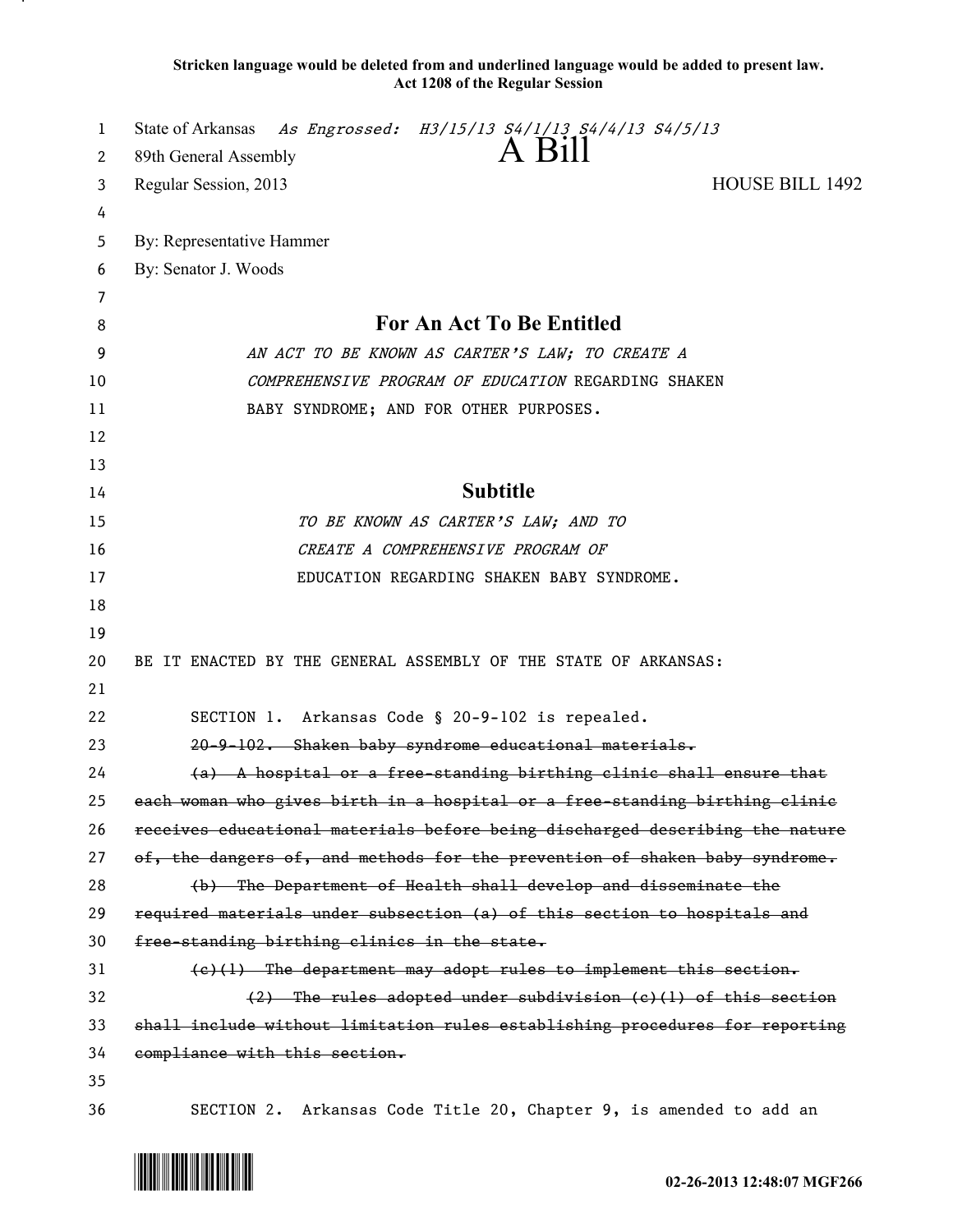| $\mathbf{1}$ | additional subchapter to read as follows:                                     |
|--------------|-------------------------------------------------------------------------------|
| 2            | Subchapter 13 - Carter's Law: The Shaken Baby Syndrome Education              |
| 3            | Program                                                                       |
| 4            | 20-9-1301. Definitions.                                                       |
| 5            | As used in this subchapter:                                                   |
| 6            | (1) "Child care facility" means a facility licensed under the                 |
| 7            | Child Care Facility Licensing Act, § 20-78-201 et seq.;                       |
| 8            | (2) "Free-standing birthing center" means a facility,                         |
| 9            | institution, or place, which is not an ambulatory surgical center or a        |
| 10           | hospital or in a hospital, organized to provide family-centered maternity     |
| 11           | care for women and childbearing families in which births are planned to occur |
| 12           | in a homelike atmosphere away from the mothers' residences following a low-   |
| 13           | risk pregnancy;                                                               |
| 14           | (3) "Hospital" means an institution that has been licensed,                   |
| 15           | certified, or approved by the Division of Health Facilities Services of the   |
| 16           | Department of Health as a hospital;                                           |
| 17           | (4)(A) "Maternity unit" means a unit or place in a hospital in                |
| 18           | which women are regularly received and provided care during all or part of    |
| 19           | the maternity cycle.                                                          |
| 20           | "Maternity unit" does not include an emergency<br>(B)                         |
| 21           | department or similar place dedicated to providing emergency health care;     |
| 22           | $(5)$ "Parent" means:                                                         |
| 23           | (A) Either parent;                                                            |
| 24           | (B) If the parents are separated or divorced or their                         |
| 25           | marriage has been dissolved or annulled, the parent who is the residential    |
| 26           | parent and legal custodian of the child; and                                  |
| 27           | A prospective adoptive parent with whom a child is<br>(C)                     |
| 28           | placed; and                                                                   |
| 29           | "Shaken baby syndrome" means signs and symptoms resulting<br>(6)              |
| 30           | from the violent shaking or the shaking and impacting of the head of an       |
| 31           | infant or child, including without limitation:                                |
| 32           | Retinal hemorrhage;<br>(A)                                                    |
| 33           | Subdural hematoma; and<br>(B)                                                 |
| 34           | Cerebral edema.<br>(C)                                                        |
| 35           |                                                                               |
| 36           | 20-9-1302. Shaken baby syndrome education program established.                |

2 02-26-2013 12:48:07 MGF266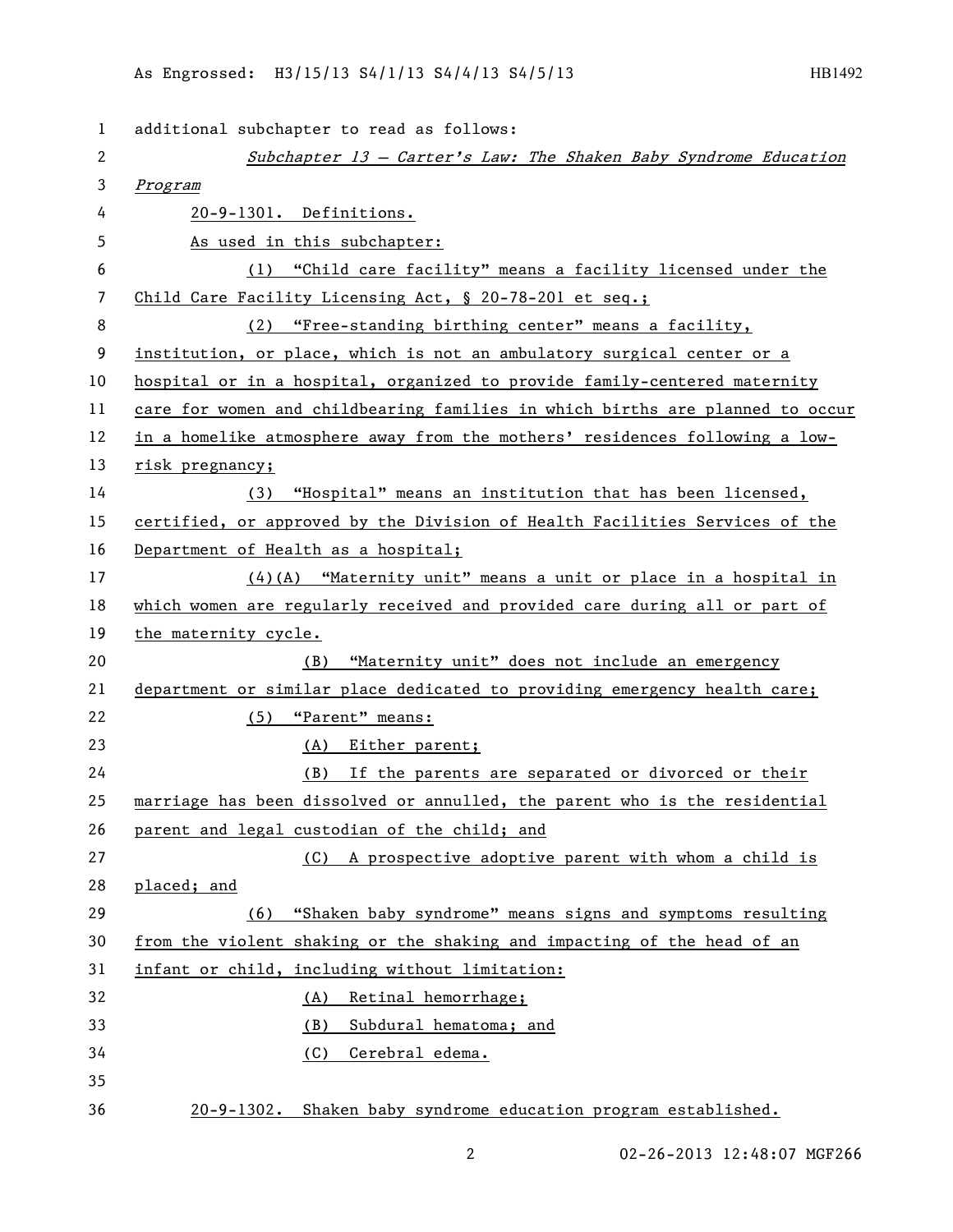| 1  | The Director of the Department of Health shall establish the<br>(a)             |
|----|---------------------------------------------------------------------------------|
| 2  | shaken baby syndrome education program by:                                      |
| 3  | (1) Not later than one (1) year after the effective date of this                |
| 4  | subchapter, developing educational materials that present readily               |
| 5  | comprehensible information for new parents on shaken baby syndrome; and         |
| 6  | (2) Making available on the Department of Health website in an                  |
| 7  | easily accessible format the educational materials developed under              |
| 8  | subdivision $(a)(1)$ of this section.                                           |
| 9  | $(b)(1)$ An individual or entity may create educational materials               |
| 10 | concerning shaken baby syndrome.                                                |
| 11 | (2) An individual or entity that develops educational materials                 |
| 12 | under subdivision $(b)(1)$ of this section shall submit the materials for       |
| 13 | approval by the department before distributing the educational materials.       |
| 14 | (3) If the department approves educational materials submitted                  |
| 15 | under subdivision $(b)(2)$ of this section, the individual or entity may        |
| 16 | distribute the educational materials at the individual's or entity's expense.   |
| 17 | $(c)(1)$ Annually beginning on or before January 1, 2014, the director          |
| 18 | shall assess the effectiveness of the shaken baby syndrome education program.   |
| 19 | (2) The department shall submit a biennial report of the                        |
| 20 | assessment under subdivision $(b)(1)$ of this section to the Chair of the House |
| 21 | Committee on Public Health, Welfare, and Labor and the Chair of the Senate      |
| 22 | Committee on Public Health, Welfare, and Labor.                                 |
| 23 |                                                                                 |
| 24 | 20-9-1303. Distribution of shaken baby syndrome educational materials.          |
| 25 | (a) A copy of the shaken baby syndrome educational materials developed          |
| 26 | under § 20-9-1302 or comparable material shall be distributed:                  |
| 27 | (1) By a child birth educator, a pediatric physician's office,                  |
| 28 | or an obstetrician's office to an expectant parent who uses the services of     |
| 29 | the child birth educator or staff;                                              |
| 30 | (2) By a hospital or freestanding birthing center in which a                    |
| 31 | child is born to the child's parent who is present at the hospital or           |
| 32 | freestanding birthing center before the child is discharged from the            |
| 33 | facility;                                                                       |
| 34 | (3) By a child care facility to the parent with whom the child                  |
| 35 | resides; and                                                                    |
| 36 | (4) By a child care facility to each employee of the child care                 |

3 02-26-2013 12:48:07 MGF266